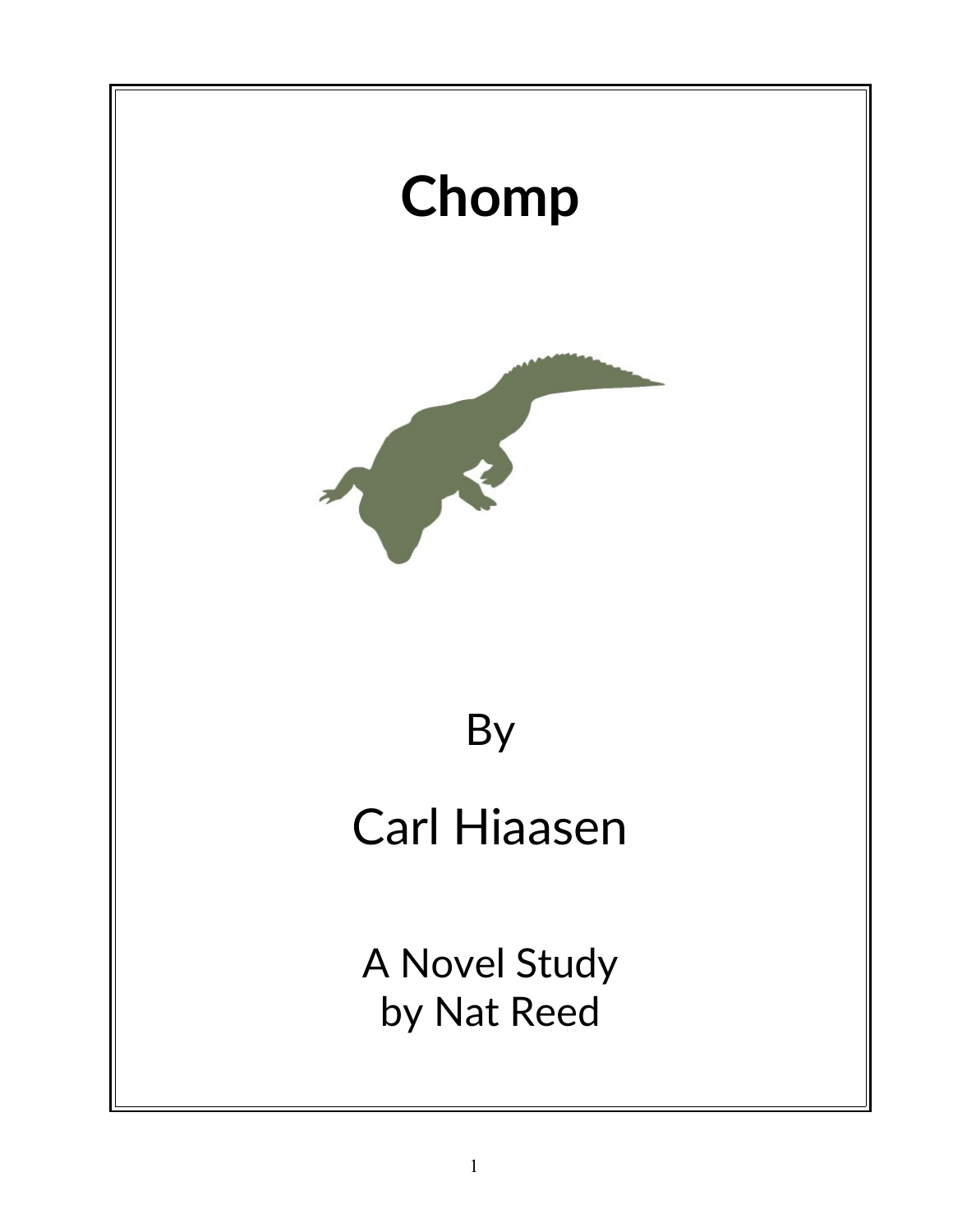

## **Table of Contents**

| <b>Suggestions and Expectations</b> | 3  |
|-------------------------------------|----|
|                                     |    |
| List of Skills                      | 4  |
|                                     |    |
| Synopsis / Author Biography         | 5  |
|                                     |    |
| <b>Student Checklist</b>            | 6  |
| Reproducible Student Booklet        |    |
| <b>Answer Key</b>                   | 71 |
|                                     |    |

**About the author:** Nat Reed was a member of the teaching profession for more than 35 years. He was a full-time instructor at Trent University in the Teacher Education Program for nine years. For more information on his work and literature, visit [novelstudies.org.](http://www.novelstudies.org/)

> Copyright © 2014 Nat Reed Revisions Completed in 2021 All rights reserved by author. Permission to copy for single classroom use only. Electronic distribution limited to single classroom use only. Not for public display.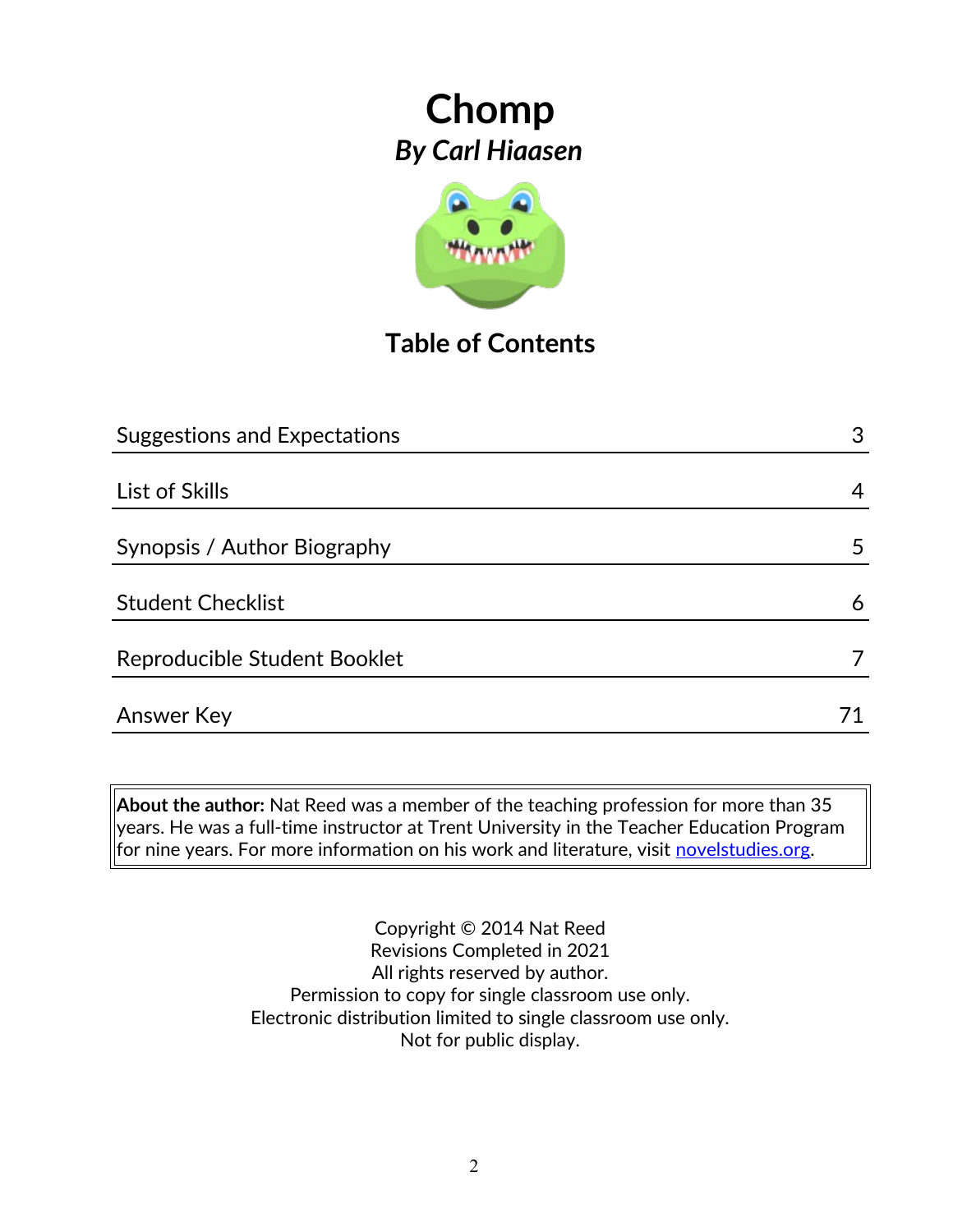

## **Suggestions and Expectations**

This curriculum unit can be used in a variety of ways. Each chapter of the novel study focuses on three chapters of *Chomp* and is comprised of the following different activities:

- 1. Before You Read
- 2. Vocabulary Building
- 3. Comprehension Questions
- 4. Language and Extension Activities

A **portfolio cover** (p.7) as well as a **Checklist** (p.6) are included so that students may track of their completed work.

**Every activity need not be completed by all students.** 

### **Links with the Common Core Standards (U.S.)**

Many of the activities included in this curriculum unit are supported by the Common Core Standards. For instance the *Reading Standards for Literature, Grade 5*, makes reference to

a) determining the meaning of words and phrases. . . including figurative language;

b) explaining how a series of chapters fits together to provide the overall structure;

c) compare and contrast two characters;

d) determine how characters … respond to challenges;

e) drawing inferences from the text;

f) determining a theme of a story . . . **and many others.**

**Themes** which may be taught in conjunction with the novel include survival, ecology and the environment, friendship and responsibility, selflessness, reality television shows.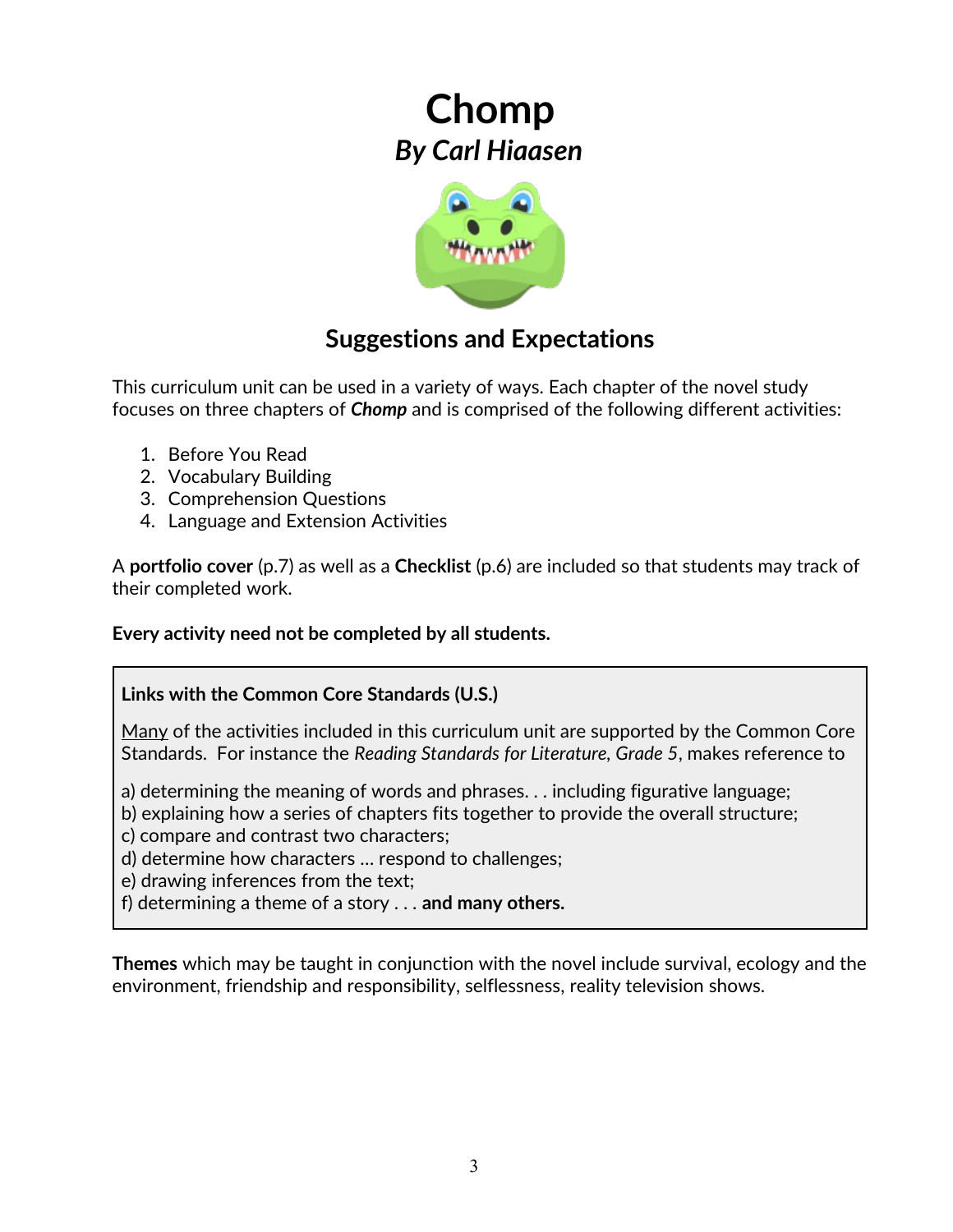## **List of Skills**

### **Vocabulary Development**

- 1. Locating descriptive words/phrases 8. Identify *anagrams*
- 2. Listing synonyms/homophones 9. Listing compound words
- 3. Identifying/creating *alliteration* 10. Identifying parts of speech
- 
- 
- 6. Identify *personification*. 13. Identify/create *similes*
- 7. Identify *singular/plural*

### **Setting Activities**

1. Summarize the details of a setting

### **Plot Activities**

- 1. Complete a *time line* of events 4. Identify *cliffhangers*
- 
- 

### **Character Activities**

- 
- 2. Identify the protagonist/antagonist 4. Compare characters

### **Creative and Critical Thinking**

- 
- 2. Write a newspaper story **7. Write a book review**
- 
- 
- 

### **Art Activities**

- 
- 
- 3. Create an Information Card
- 
- 
- 
- 4. Use of capitals and punctuation 11. Determining alphabetical order
- 5. Identifying syllables 12. Identification of root words
	-

- 
- 2. Identify conflict in the story 5. Identify the climax of the novel.
- 3. Complete Five W's Chart 6. Complete a Story Pyramid
- 1. Determine character traits 3. Relating personal experiences
	-
- 1. Research 6. Write a description of personal feelings
	-
- 3. Participate in a talk show 8. Complete an Observation Chart
- 4. Conduct an interview 9. Complete a KWS Chart
- 5. Create a poem 10. Create a friendly letter.
- 1. A Storyboard **1.** A Storyboard **1.** A Storyboard
- 2. Create a collage 5. Create a comic strip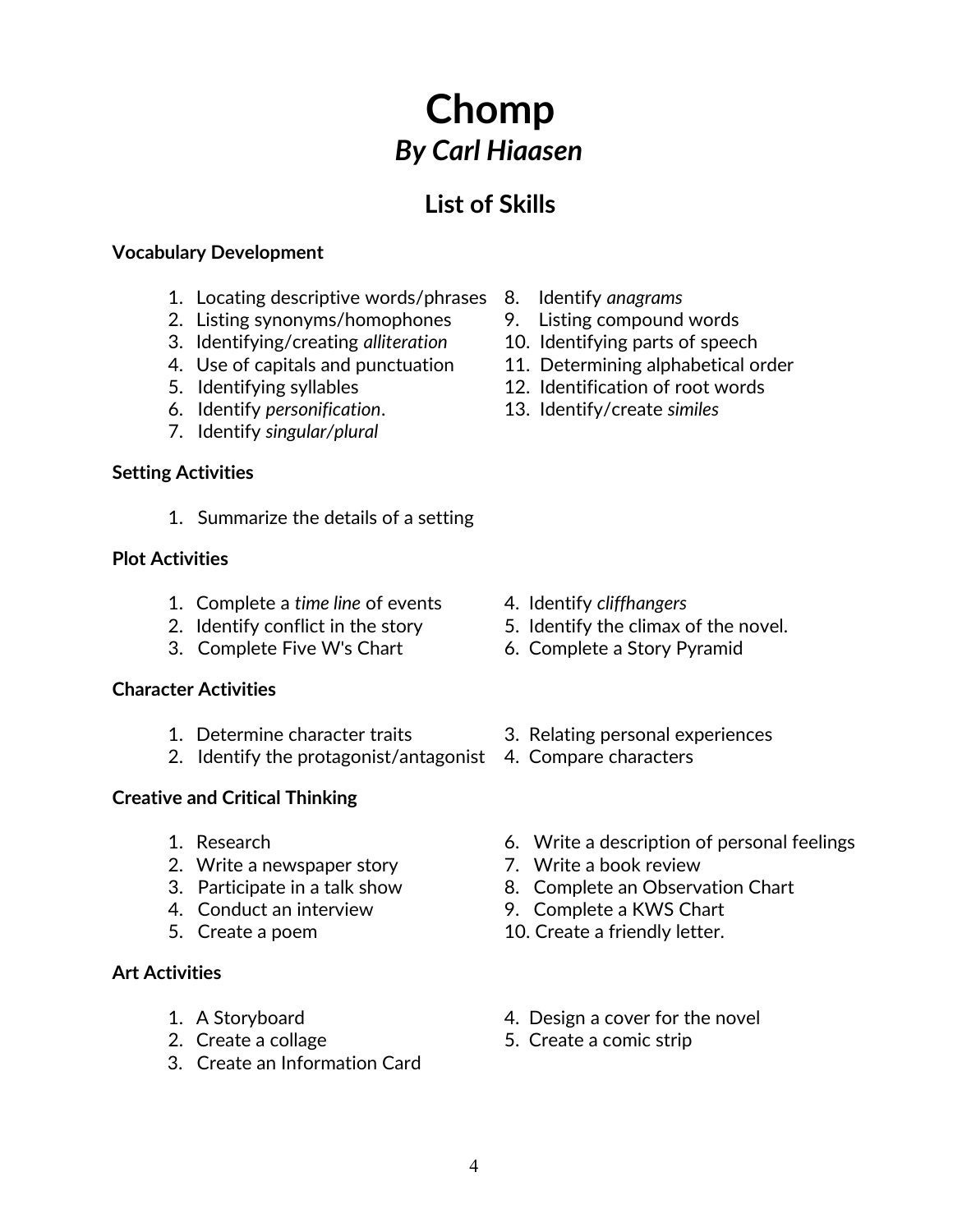

### **Synopsis**

 Wahoo Cray lives in a zoo. His father is an animal wrangler, so he's grown up with all manner of gators, snakes, parrots, rats, monkeys, and snappers in his backyard. The critters, he can handle. His father is the unpredictable one.

 When his dad takes a job with a reality TV show called *Expedition Survival*!, Wahoo figures he'll have to do a bit of wrangling himself—to keep his dad from killing Derek Badger, the show's inept and egotistical star, before the shoot is over. But the job keeps getting more complicated. Derek Badger foolishly believes his own PR and insists on using wild animals for his stunts. And Wahoo's acquired a shadow named Tuna—a girl who's sporting a shiner courtesy of *her* father and needs a place to hide out. (The publisher)

A complete synopsis can be found online at: [http://en.wikipedia.org/wiki/Chomp\\_novel](http://en.wikipedia.org/wiki/Chomp_novel)

### **Author Biography** *Carl Hiaasen*

 Carl Hiaasen was born and raised in Florida, where he still lives with his family. A graduate of the University of Florida, he wrote for *The Miami Herald* as an investigative reporter. For his journalism and commentary, Hiaasen has received numerous honors. In the early 1980s, he began writing novels with his good friend and a distinguished journalist, the late William D. Montalbano. Together they produced three mystery thrillers – *Powder Burn, Trap Line* and *[A Death in China](http://www.carlhiaasen.com/books/books-death.html)* -- which borrowed heavily from their own reporting experiences. *[Tourist Season](http://www.carlhiaasen.com/books/books-tourist.html)*, published in 1986, was Hiaasen's first solo novel. Since then, Hiaasen has published *[Skin Tight](http://www.carlhiaasen.com/books/books-skin.html)*, *[Native Tongue](http://www.carlhiaasen.com/books/books-native.html)* and eight



national bestsellers and *[Star Island](http://www.carlhiaasen.com/faq/faq-starIsland.shtml)*. Hiaasen made his children's book debut with *[Hoot](http://www.carlhiaasen.com/books/books-hoot.html)* (2002), which was awarded a Newbery Honor and spent more than two years on the New York Times bestseller lists. For young readers he went on to write *[Flush](http://www.carlhiaasen.com/books/flush.html)* (2005), *[Scat](http://www.carlhiaasen.com/books/books-scat.html)* (2009) and *Chomp* (2012). The film version of *[Hoot](http://www.carlhiaasen.com/books/books-hoot.html)* was released in 2006.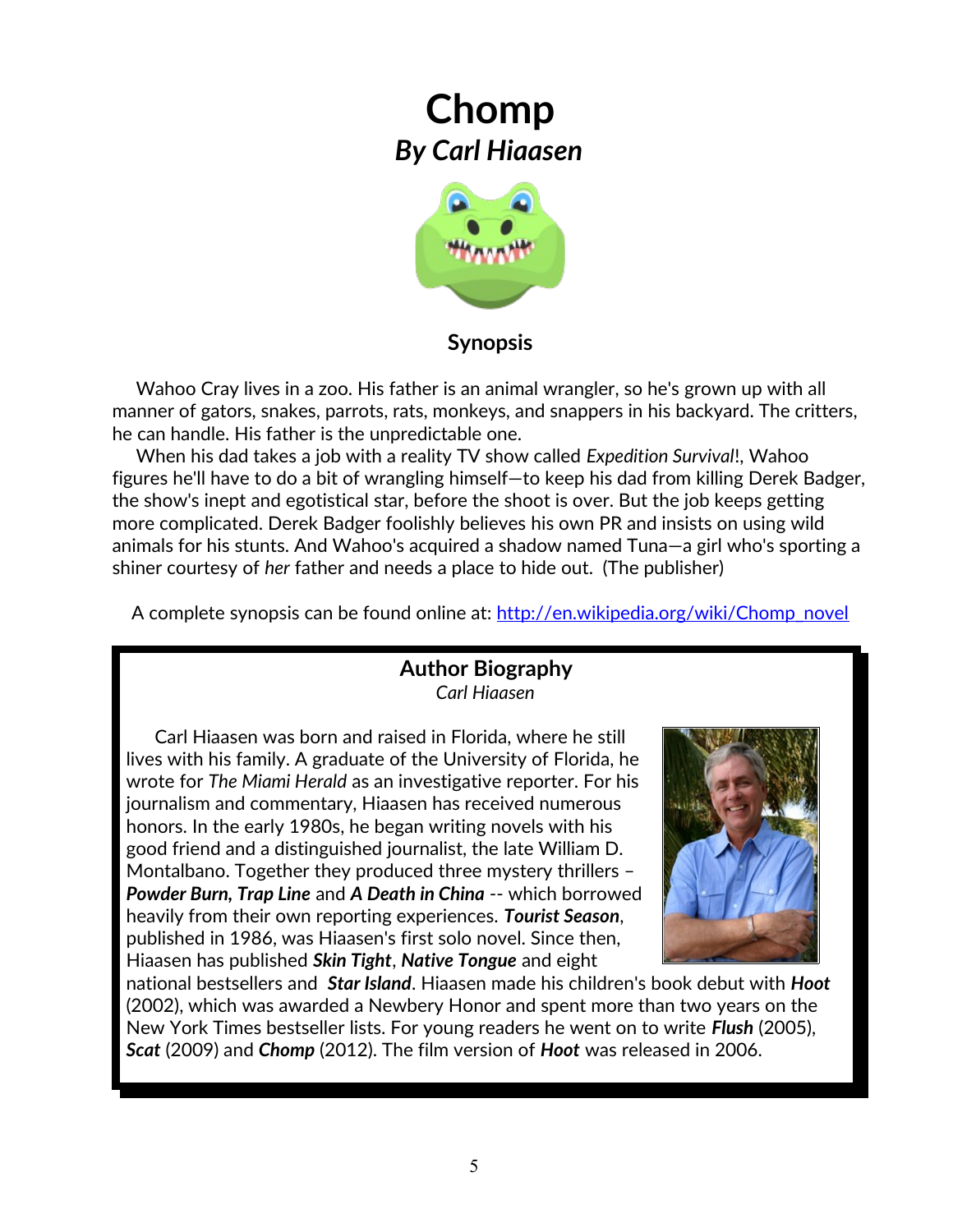

## **Student Checklist**

Student Name

| Assignment | Grade / Level | Comments |
|------------|---------------|----------|
|            |               |          |
|            |               |          |
|            |               |          |
|            |               |          |
|            |               |          |
|            |               |          |
|            |               |          |
|            |               |          |
|            |               |          |
|            |               |          |
|            |               |          |
|            |               |          |
|            |               |          |
|            |               |          |
|            |               |          |
|            |               |          |
|            |               |          |
|            |               |          |
|            |               |          |
|            |               |          |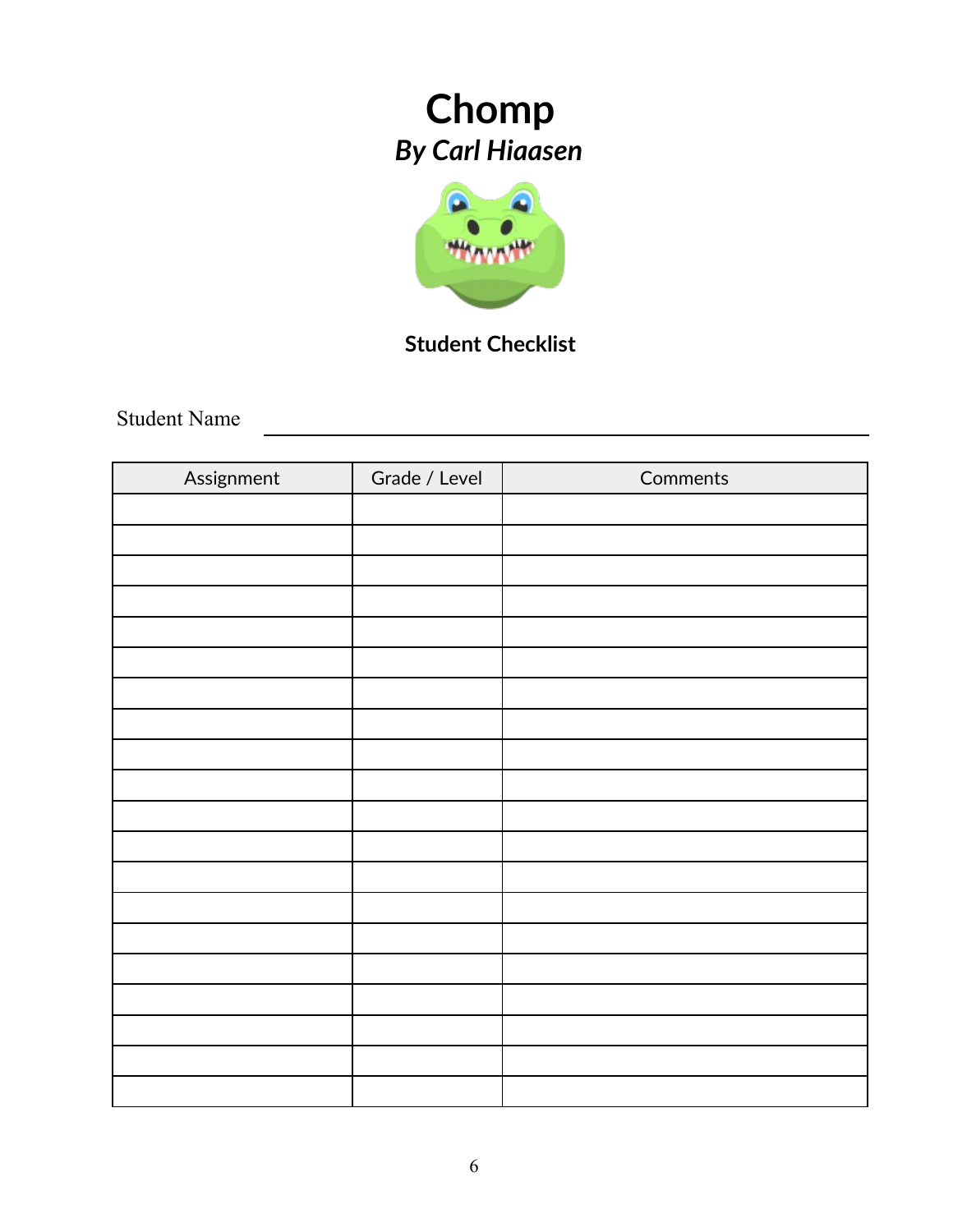# **Chomp**



# *By Carl Hiaasen*

# Name: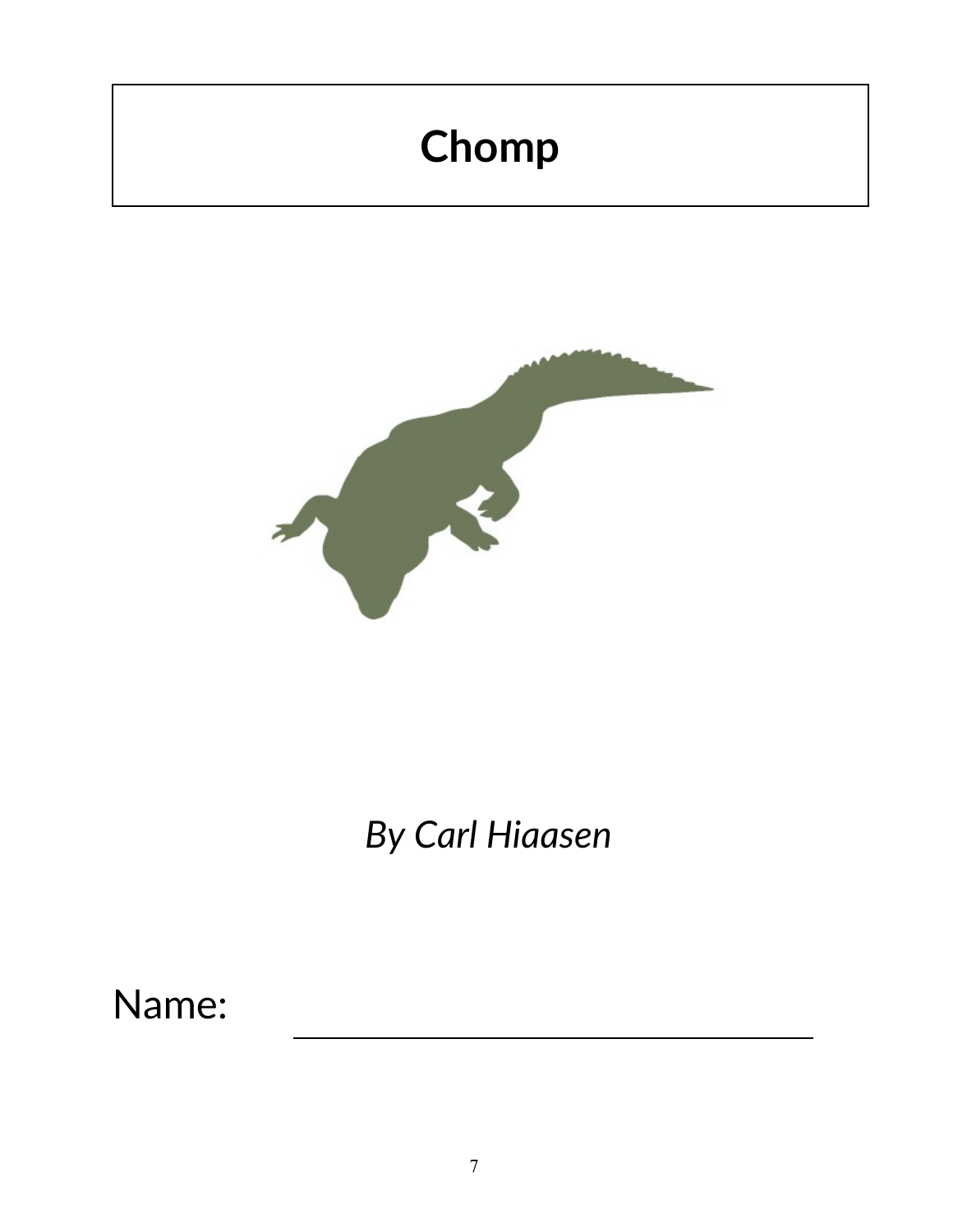## **Chapters 1-3**



## **Before you read the chapters**:

The **protagonist** in most novels features the main character or "good guy". The protagonist of *Chomp* is Wahoo, a young boy with an unusual name – and an even more unusual father. Think back on some of your favorite characters from past novels you have read or movies you've seen. What do you think makes for an especially fascinating **protagonist**?

## **Vocabulary:**

Choose a word from the list to complete each sentence.

| specialist         | <b>terocious</b> | <b>ccupational</b> | confident      |
|--------------------|------------------|--------------------|----------------|
| abandoned <b>a</b> | expedition       | devoured           | verisimilitude |

- 1. Wahoo thought it would be fun to go on a week-long \_\_\_\_\_\_\_\_\_\_\_\_\_\_\_\_\_ out on the Everglades.
- 2. The children were excited to find an old \_\_\_\_\_\_\_\_\_\_\_\_\_\_ cabin cruiser on the beach.
- 3. "So you already know that we're all about \_\_\_\_\_\_\_\_\_\_\_\_\_\_\_\_\_\_ making it real."
- 4. Getting sunburned is an \_\_\_\_\_\_\_\_\_\_\_\_\_\_\_\_\_\_ hazard for most roofers.
- 5. Serena seems very \_\_\_\_\_\_\_\_\_\_\_\_\_\_\_\_ in her artistic abilities.
- 6. I think it is most unwise to bring home such a  $\frac{1}{2}$  =  $\frac{1}{2}$  =  $\frac{1}{2}$  dog.
- 7. After swallowing the pork chop in one gulp, the St. Bernard \_\_\_\_\_\_\_\_\_\_\_ my sneaker.
- 8. Corporal Lee is member of the armed forces and is a \_\_\_\_\_\_\_\_\_\_\_\_ at defusing bombs.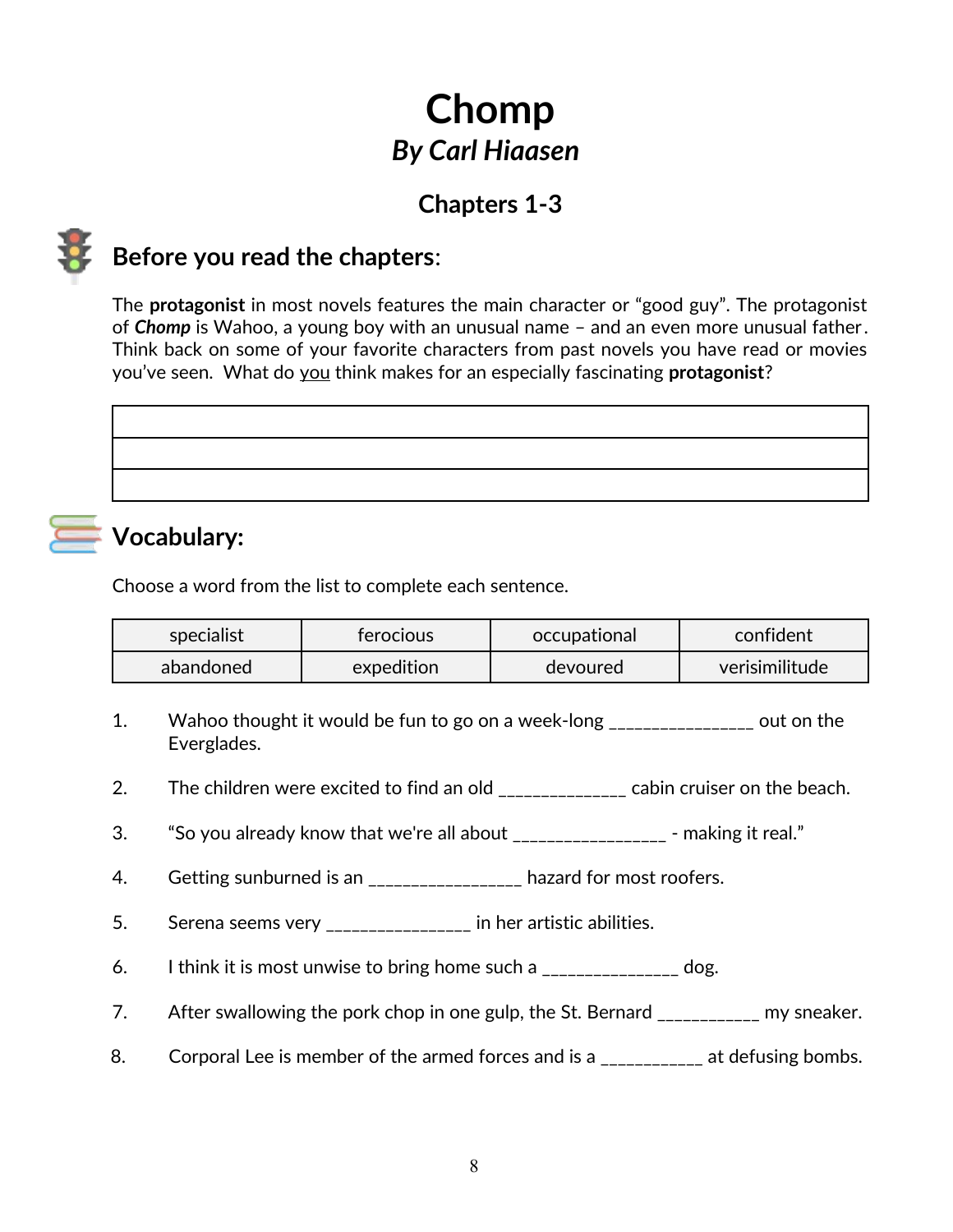

- 1. What is the **setting** for most of Chapter One?
- 2. **Investigate**: Although **Wahoo** was named after a famous wrestler, it is also the name of a fish found off the coast of Florida. Using resources in your school library or on the Internet, find out two fascinating facts about this kind of fish.

- 3. What had caused Mickey's injury?
- 4. Wahoo's mom was going to Japan to teach Mandarin. True ( ) or False ( )
- 5. What were two factors that influenced Wahoo in accepting the job in Chapter One despite his father's initial objections?
- 6. What two animals was Derek Badger interested in using for his show?

7. Robin Stark was Derek Badger's \_\_\_\_\_\_\_\_\_\_\_\_\_\_\_\_ assistant.

8. Describe what happened to Wahoo's thumb.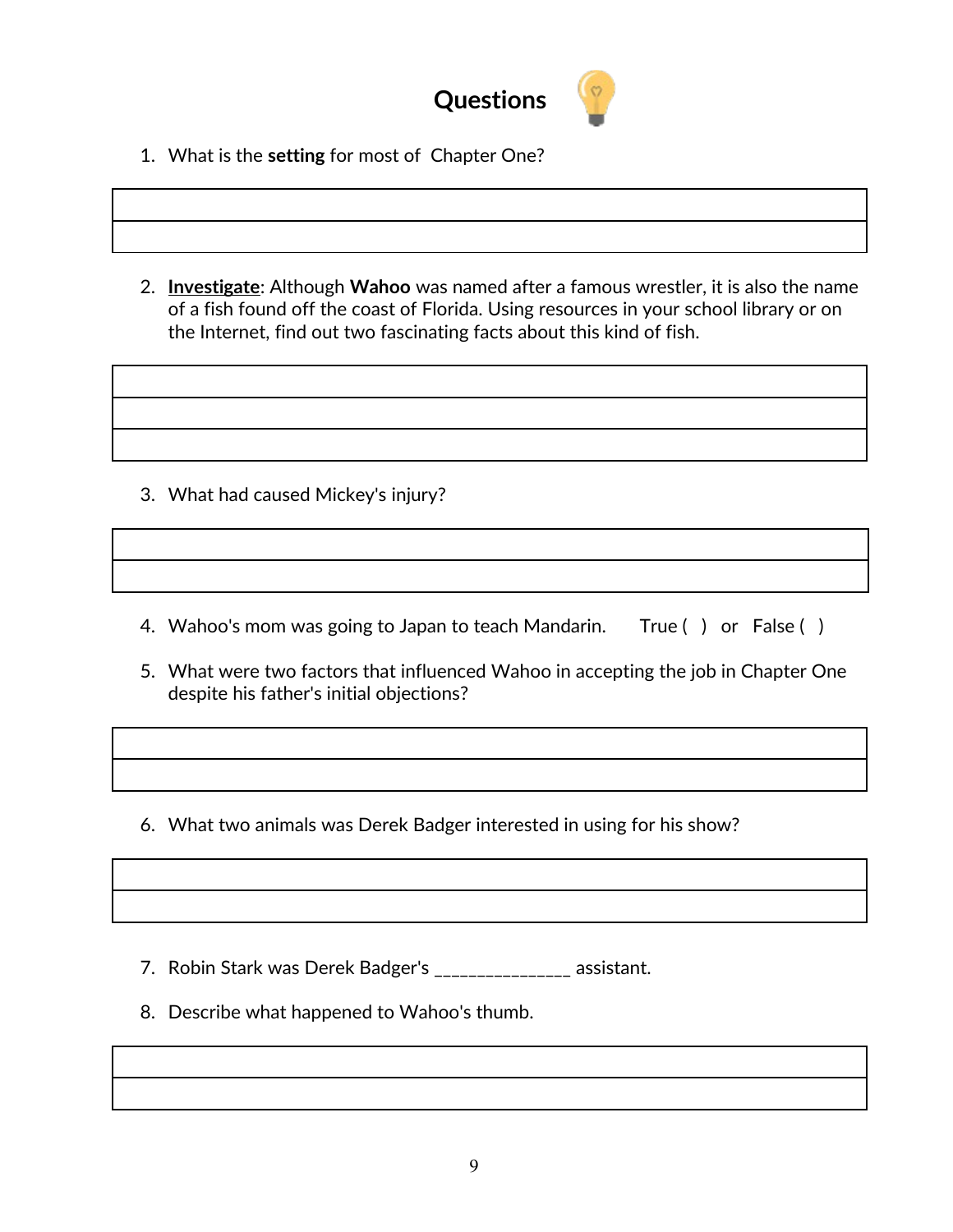9. Derek Badger's real name was Lee \_\_\_\_\_\_\_\_\_\_\_\_\_\_\_\_\_\_.

10.What kind of a person does Derek Badger appear to be?

11. Why had the U.S. Government declared war on the python?

12.What did Beulah do – and why?

### **Good to Know**

 Many people living in Florida refer to the **iguana** as a gentle giant, yet it has become a real problem for many people living in this part of the United States. There are simply too many of the reptiles in South Florida. Iguanas generally live in a warm climate and the consensus is that they are eating their way northward.

 A recent article in the *St. Petersburg Times* stated that *these fourfooted lawn mowers have chomped their way through expensive landscaping, caused headaches for botanical gardens and pooped on the deck of more than one cabin cruiser*.

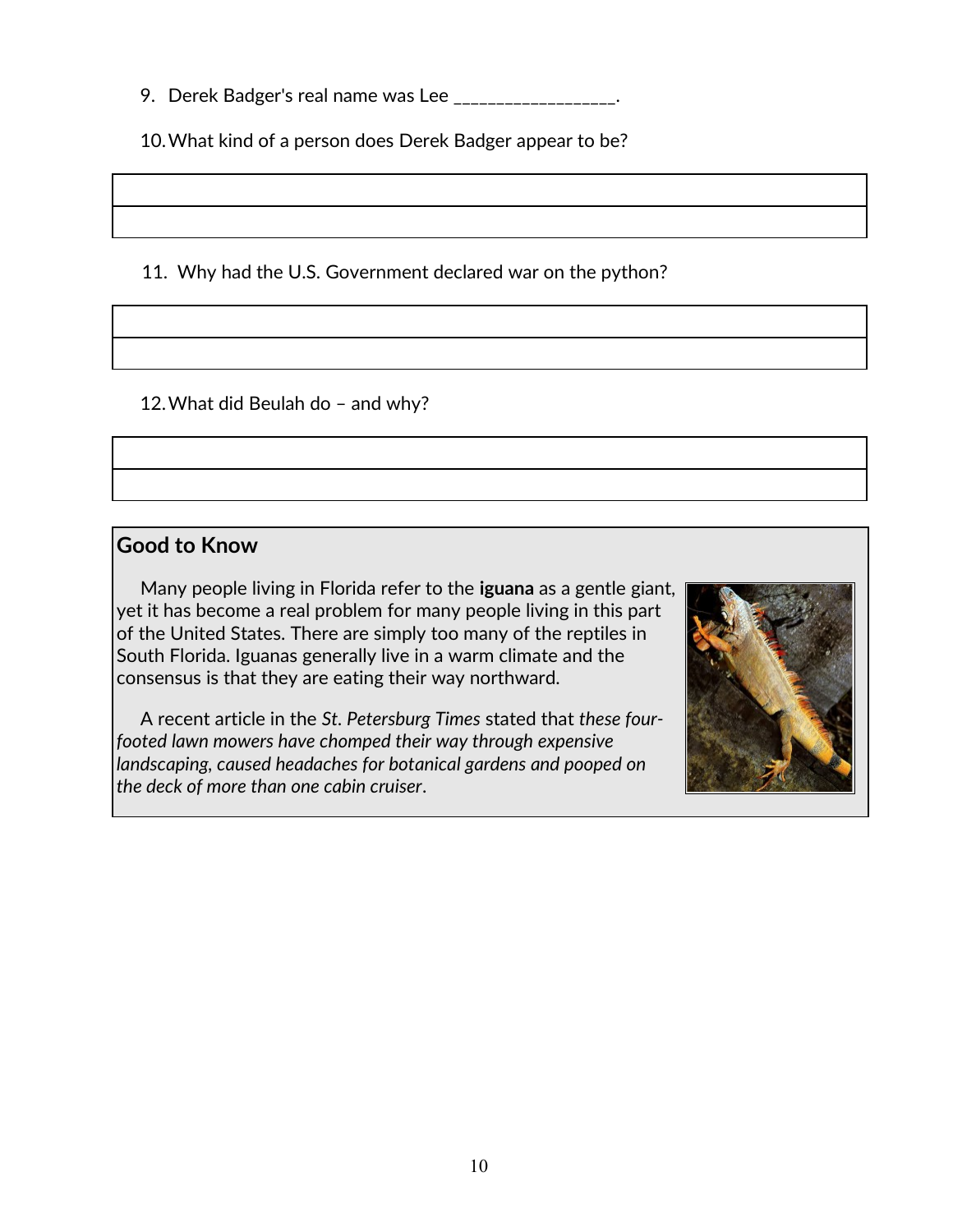## **Language Activity**



## **A. Anagrams**

An **anagram** is a word that is formed by changing the order of the letters of another word. For example, the letters in the word **WAS** can also form the word **SAW**. Follow these directions to form the anagrams:



a) read the clue in the right-hand column.

b) Using the word in the left-hand column move the letters around in any order, but you must use all the letters.

| <b>Word</b> | Anagram | Clue                                             |
|-------------|---------|--------------------------------------------------|
| dawn        |         | A magician or a witch might use this instrument. |
| north       |         | A part of some plants.                           |
| snake       |         | Creep; slink.                                    |
| straw       |         | Benign growths on the skin.                      |
| form        |         | Opposite of to.                                  |
| scarlet     |         | Coalitions of manufacturers or suppliers.        |
| panel       |         | A flat surface.                                  |

**B**. Place the following words from these chapters in **alphabetical order**.

| snakes       | 1.  |
|--------------|-----|
| scattered    | 2.  |
| thumb        | 3.  |
| <b>Stark</b> | 4.  |
| show         | 5.  |
| snake        | 6.  |
| Sunday       | 7.  |
| pointed      | 8.  |
| snapped      | 9.  |
| said         | 10. |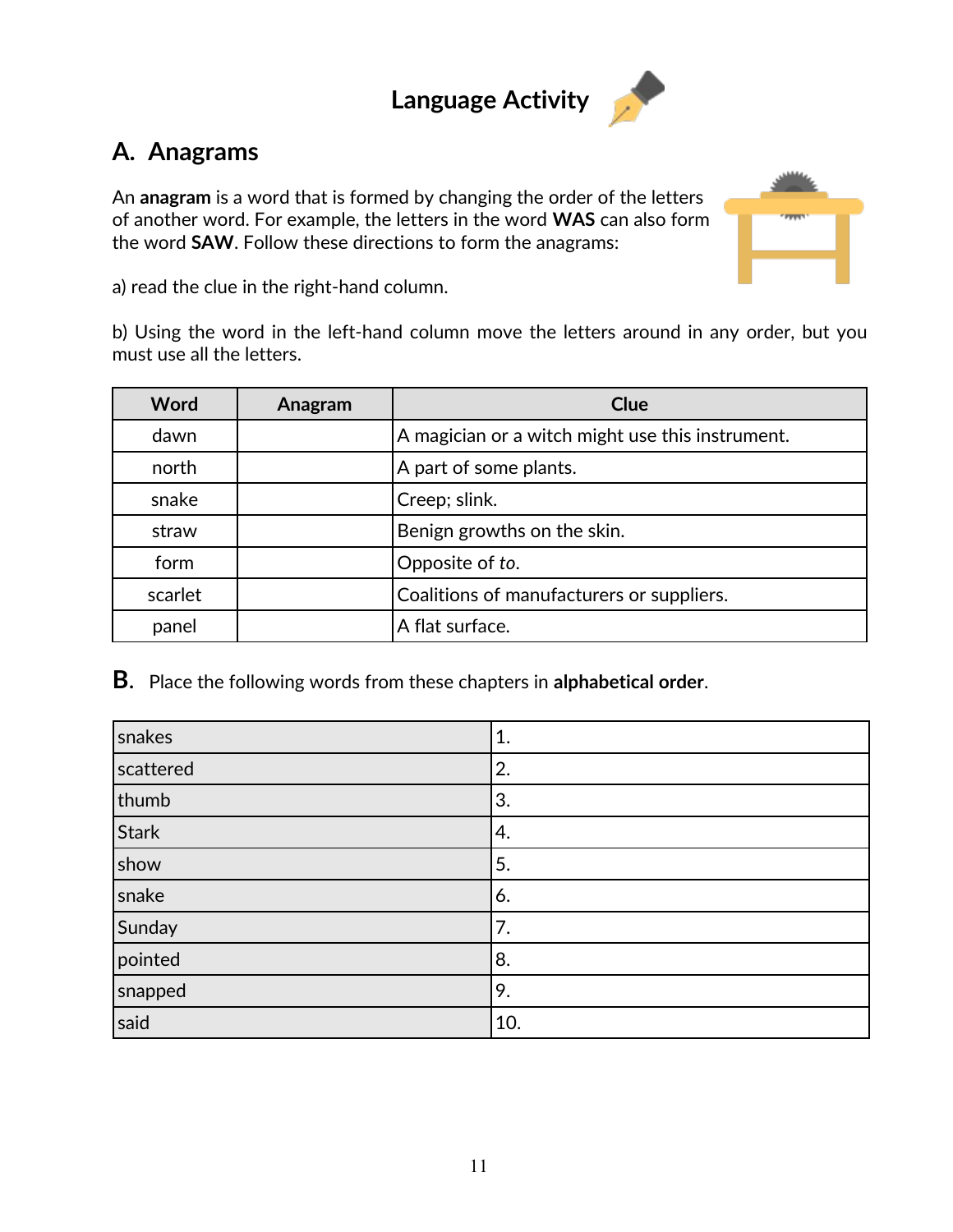**C.** A **simile** is a comparison using the words "like" or "as". An example from Chapter One is "... my skull's 'bout to split open like a rotten pumpkin -" What two things are being compared in this example?



Invent your own **similes** comparing the following items with something from your own imagination:

a) the roar of an angry lion

b) the northern lights

Look for a **simile** in the remaining chapters of the novel. If you find one return to this question and record it below.

## **D. KWS Chart ~ Pythons**

A number of rather fascinating and dangerous animals are mentioned in these first three chapters. One of these is the dreaded **python** - a reptile I am sure you would rather not encounter in the middle of a warm dark night. But how much do you know about this dreaded creature? In each of the columns below add helpful details which would assist someone who is researching the python.

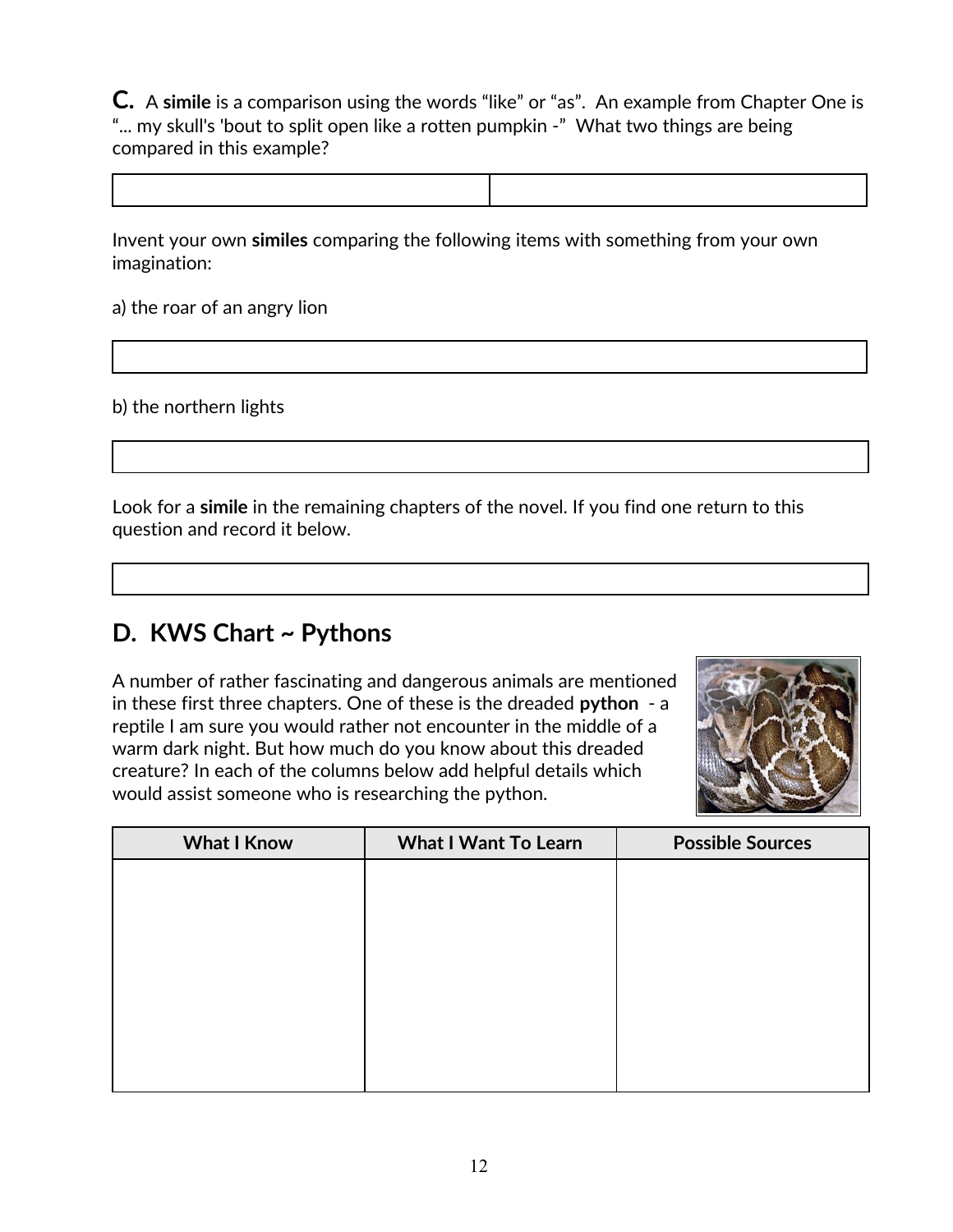

## **A. Storyboard**

A storyboard is a series of pictures that tell about an important event in a story. A story-board can tell the story of only one scene – or the entire novel. Complete the story-board below illustrating the events described in this section of *Chomp.* You may wish to practice your drawings on a separate piece of paper.



| $\mathbf 1$    | $\overline{c}$ |
|----------------|----------------|
|                |                |
|                |                |
|                |                |
|                |                |
|                |                |
|                |                |
|                |                |
|                |                |
| $\overline{3}$ | $\overline{4}$ |
|                |                |
|                |                |
|                |                |
|                |                |
|                |                |
|                |                |
|                |                |
|                |                |
|                |                |
| 5              | $\overline{6}$ |
|                |                |
|                |                |
|                |                |
|                |                |
|                |                |
|                |                |
|                |                |
|                |                |